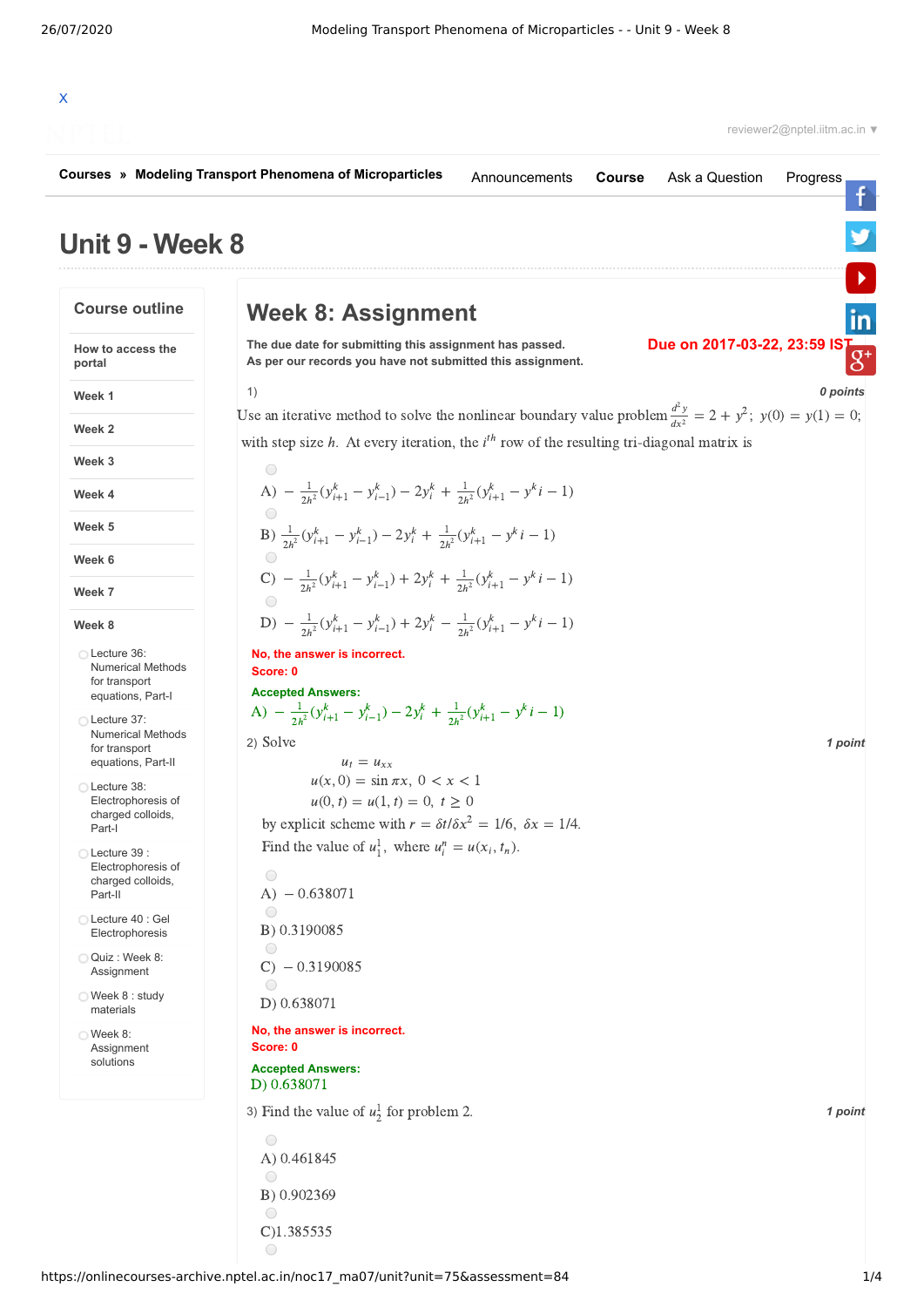| D) 0.638071                                                                                          |                    |
|------------------------------------------------------------------------------------------------------|--------------------|
| No, the answer is incorrect.                                                                         |                    |
| Score: 0                                                                                             |                    |
| <b>Accepted Answers:</b><br>B) 0.902369                                                              |                    |
| 4) Find the value of $u_3^1$ for problem 2.                                                          | 1 point            |
| $\bigcirc$                                                                                           |                    |
| $A) - 0.3190085$                                                                                     |                    |
| $\bigcirc$<br>B) 0.3190085                                                                           | <b>V</b>           |
| $\bigcirc$<br>C) 0.638071                                                                            |                    |
| $\bigcirc$                                                                                           |                    |
| $D) - 0.638071$                                                                                      | in                 |
| No, the answer is incorrect.<br>Score: 0                                                             | $\left g^+\right $ |
| <b>Accepted Answers:</b><br>$C$ ) 0.638071                                                           |                    |
| 5) For the partial differential equation in problem 2, calculate the values of $u_1^2$ and $u_2^2$ . | 1 point            |
| 0                                                                                                    |                    |
| A) 0.575775 and 0.814269<br>$\bigcirc$                                                               |                    |
| B) 0.2878875 and 0.4071345                                                                           |                    |
| $\bigcirc$<br>C) 1.15155 and 1.628538                                                                |                    |
| $\bigcirc$<br>D) 0.575775 and 0.4071345                                                              |                    |
| No, the answer is incorrect.                                                                         |                    |
| Score: 0                                                                                             |                    |
| <b>Accepted Answers:</b><br>A) 0.575775 and 0.814269                                                 |                    |
| 6) The value of $u_3^2$ for the problem 2 is                                                         | 1 point            |
| $\bigcirc$                                                                                           |                    |
| A) 1.15155<br>$\bigcirc$                                                                             |                    |
| B) 0.2878875                                                                                         |                    |
| $\bigcirc$<br>$C$ ) 0.575775                                                                         |                    |
| $\bigcirc$                                                                                           |                    |
| D) 0.814269                                                                                          |                    |
| No, the answer is incorrect.<br>Score: 0                                                             |                    |
| <b>Accepted Answers:</b><br>$C$ ) 0.575775                                                           |                    |
| 7) A spherical particle of radius a=100 nm with surface charge density $\sigma = 0.01602Cm^{-2}$     | 1 point            |
| is suspended in a non conducting liquid i.e, Debye length $\lambda$ is such that $a/\lambda \ll 1$ . |                    |
| The surface potential of the particle is                                                             |                    |
| $\bigcirc$                                                                                           |                    |
| A) 4.607486 V<br>$\bigcirc$                                                                          |                    |
| B) 9.214972 V                                                                                        |                    |
| $\bigcirc$<br>C) 1.1518715 $V$                                                                       |                    |
| $\bigcirc$                                                                                           |                    |
| D) 2.303743 $V$                                                                                      |                    |
| No, the answer is incorrect.<br>Score: 0                                                             |                    |
| <b>Accepted Answers:</b>                                                                             |                    |
| D) 2.303743 $V$                                                                                      |                    |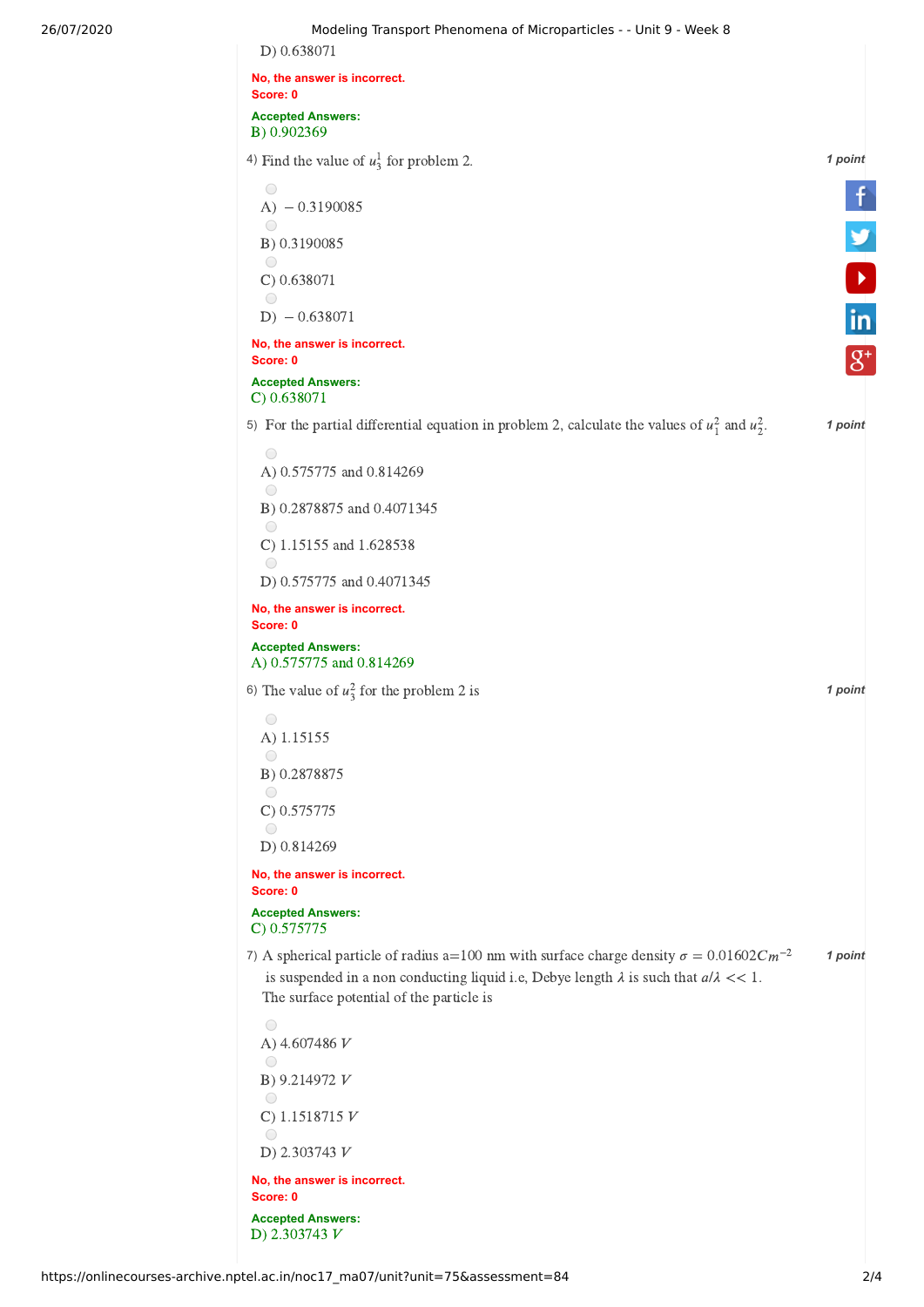## 26/07/2020 Modeling Transport Phenomena of Microparticles - - Unit 9 - Week 8

8) Find the electrophoretic velocity due to an electric field  $E_0 = 200$  V/m for the problem 7. **1 point** 

```
\bigcircA) 4.272 \times 10^{-4} m/s
   \bigcircB) 2.136 \times 10^{-4} m/s
   \bigcircC) 4.272 \times 10^{-3} m/s
   \bigcircD) 2.136 \times 10^{-3} m/s
No, the answer is incorrect.
Score: 0
Accepted Answers:
B) 2.136 \times 10^{-4} m/s
```
9)<br>If the particle described in problem 7 is suspended in an electrolyte of high ionic concentration i.e,  $q/\lambda > 1$ (consider a 100 *mol/m*<sup>3</sup> NaCl solution), then the electrophoretic velocity due to an electric field  $E_0 \cdot Y$ <sup>c</sup> is

 $\bigcirc$ A)  $0.02127186$  m/s  $\bigcap$ B)  $0.01063593$  m/s  $\bigcirc$ C)  $0.04254372$  m/s  $\bigcirc$ D)  $0.2127186$  m/s

**No, the answer is incorrect. Score: 0**

**Accepted Answers:** A)  $0.02127186$  m/s

10) For the problem 9, what will be the time taken by the particle to move a distance 10 cm ? **1 point** 



[Previous Page](https://onlinecourses-archive.nptel.ac.in/noc17_ma07/unit?unit=75&lesson=88) **[End](https://onlinecourses-archive.nptel.ac.in/noc17_ma07/course)** 

© 2014 NPTEL - Privacy & Terms - Honor Code - FAQs -





Government of India Ministry of Human Resource Development

https://onlinecourses-archive.nptel.ac.in/noc17\_ma07/unit?unit=75&assessment=84 3/4